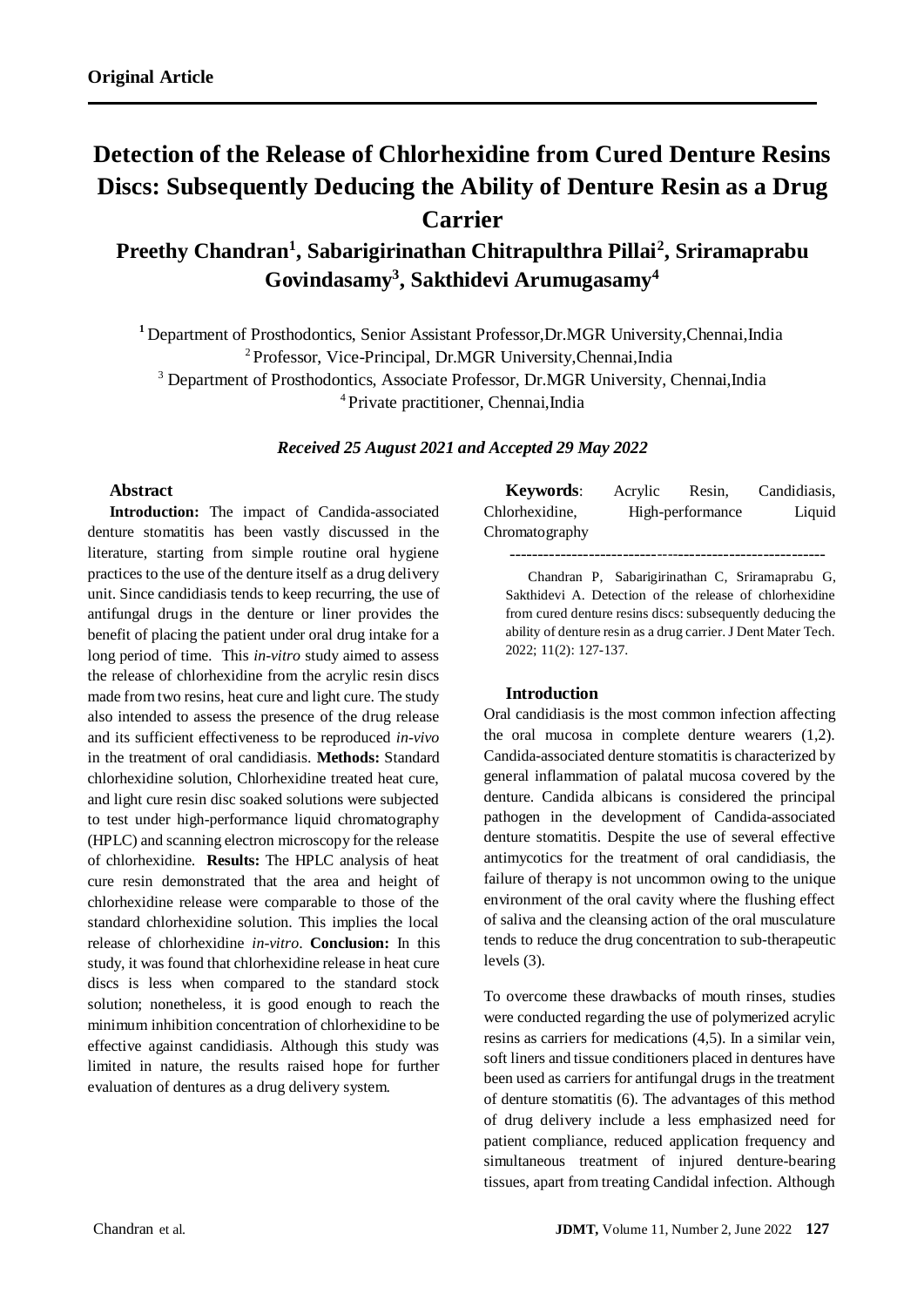polymethylmethacrylate resin surfaces could represent an important predisposing factor for micro-organism colonization, other factors, such as good fracture resistance, satisfactory optical properties, acceptable aesthetics, easy manipulation, reasonable cost and insertion in the oral cavity, justify their use (7).

Acrylic resins have the innate ability to absorb water and other chemical compounds from the oral environment and also release them into the surrounding environment (8). Due to the polymeric nature, continuous exposure of polymethylmethacrylate resin surfaces to antifungal agents may permit their absorption and release after treatment interruption, which could be detected as a residual effect (9). In light of the aforementioned issues, the present study aimed to verify the usage of prepolymerized discs soaked with chlorhexidine mouth rinses as a local drug delivery system.

#### **Materials and Methods**

#### *1. Preparation of Discs*

Specimen discs of heat cure resin made from Pyrex Heat Cure Resin material (Pyrax Polymars, Uttarakhand, India) measuring 40 mm in diameter (Figure 1). Thereafter, these 40-mm discs were cut into smaller discs 10 mm in size, and 10-mm circles were drawn on the discs using a geometric compass (Figure 2). Diamondcoated abrasive disc trimmer on a micromotor handpiece was used to cut these according to the drawn circles. Therefore, 10-mm discs were obtained for the study (Figure 3). Photosil Polyvinylsiloxane impression material (Dental Products of India, Tamil Nadu, India) was manipulated and pressed onto a rectangular plastic container. On this putty base, the cut 10-mm heat-cured discs were placed gently after applying Vaseline on the discs before the silicone base started to set (Figure 4).

Once the Polyvinylsiloxane was completely set, the discs were removed, thereby providing space for preparing light cure discs (Figure 5). Mylar strips were placed on the mold space. Light cure resin (Heliomolar flow Ivoclar Vivadent Schaan, Liechtenstein) was gently filled in the mold space without incorporating any air bubbles and cured layer by layer using a light cure unit. Following that, these light-cured discs were removed using a sharp excavator. These were then polished using sandpaper starting from 320-800 fine grit (Figure 6).

#### *2. Treatment Simulation*

Specimens were randomly assigned to two groups, each containing five heat cure discs and five light cure discs. Specimens were individually immersed in test tubes containing Asep RC chlorhexidine gluconate solution of 2% w/v (Figures 7,8). This solution was selected as a standard for High-performance liquid chromatography (HPLC) analysis since it did not have any colouring agents. To simulate the clinical condition, the heat cure and light cure discs were soaked for 10 h in the standard chlorhexidine solution, removed, washed, dried, and placed in 2 ml of distilled water in test tubes, each separately (Figures 7,8).



Figure 1. Heat cure acrylic discs Figure 2. 10-mm circles drawn

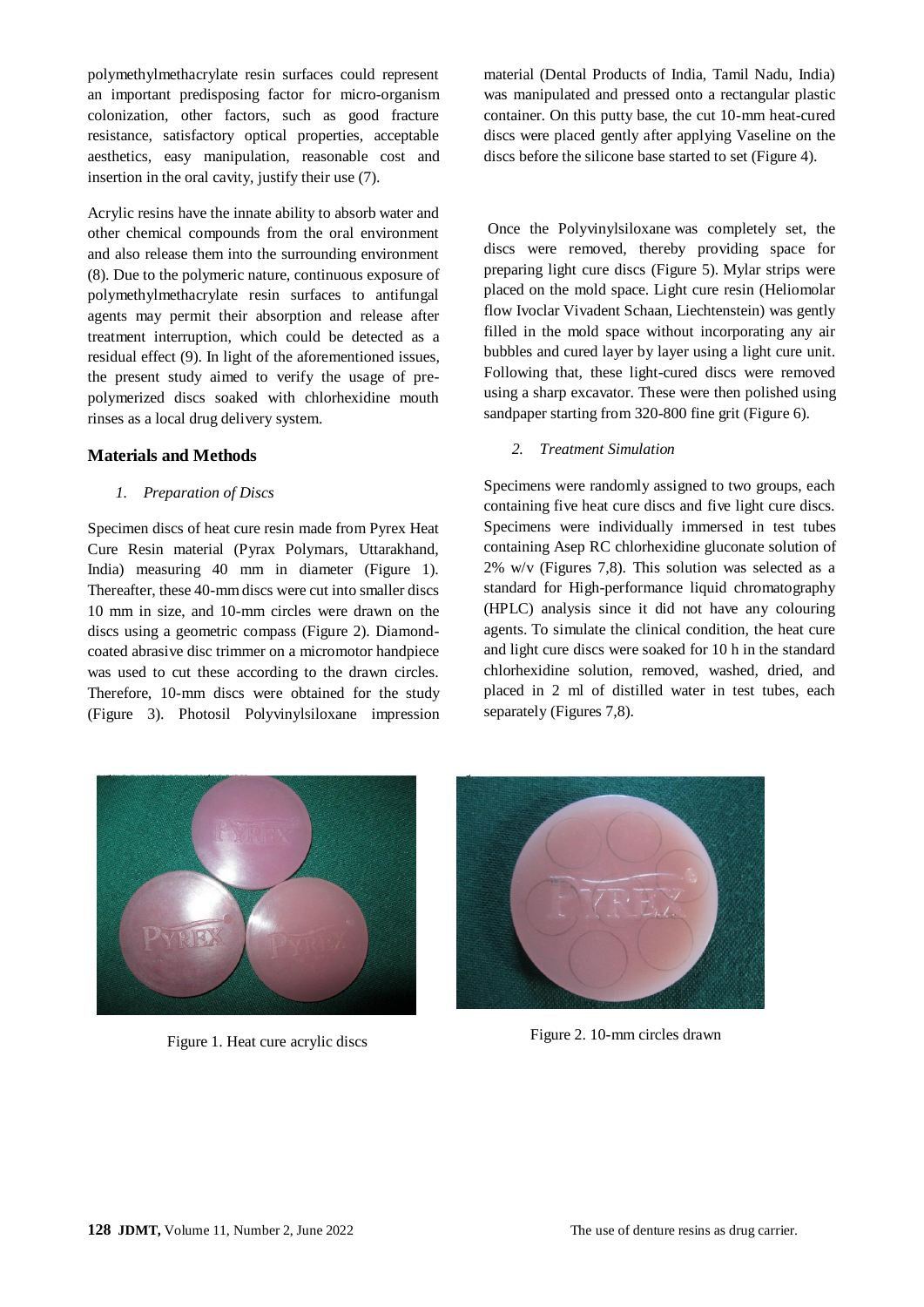



Figure 5. Mould space for light cure resin



Figure 3. 10-mm discs Figure 4. 10-mm heat cure disc pressed on silicone material



Figure 6. 10-mm light cure discs





Figure 7. Soaked heat cure discs<br>Figure 8. soaked light cure discs

## *3. Instrumentation*

# *a. High-Performance Liquid Chromatography*

The analysis was carried out on an Isocratic HPLCapparatus, which had the following components: HPLC Schimazu model LC 20 AT; HPLC injector type Rheodyne 7125 (USA); HPLC-UV-Vis detector type GBC (Australia), model SPD 20A. The HPLC apparatus was operated under the following working conditions:

Eluent: acetonitrile / 0.01M phosphate buffer (25:75%); Eluent flow rate: 1.0 ml/min; Injection volume: 20 μl; Column: BDS-C18 (25 cm x 4.6 mm, particle size 5  $\mu$ m); Detector: UV – VIS Spectrophotometer (λ : 210 nm,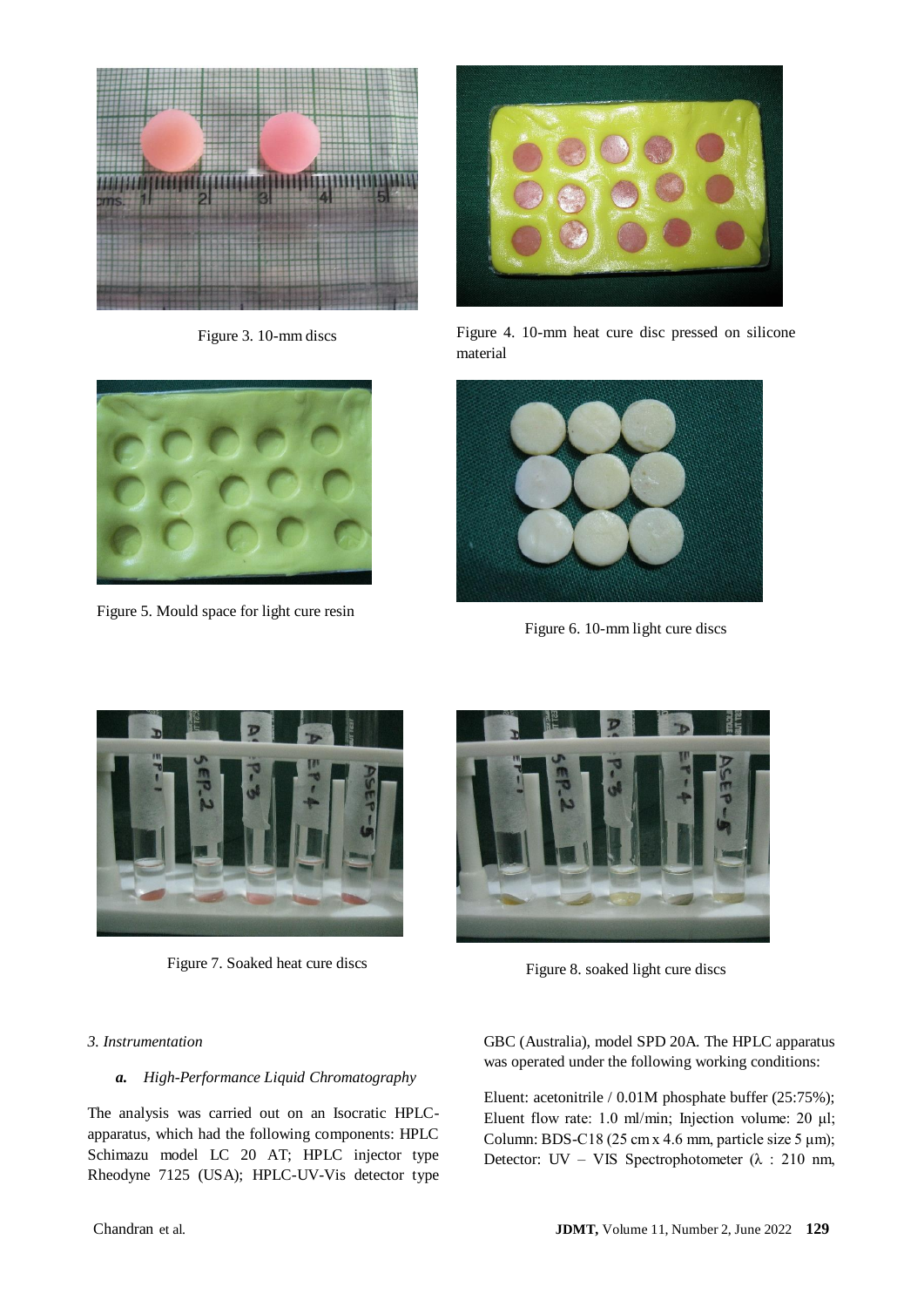Range: 1.0); integrator chart speed: 0.5 cm/min, attenuation:8

*b. Preparation of Stock Standard and Working Standard Solution*

Stock solutions: 1mg/mL chlorhexidine in methanol diluent.

Solvents: A: DI H2O/ 0.1% formic acid

 B: 97% Acetonitrile/ 3% DI H2O/ 0.1% formic acid

Working solutions: A 100μL aliquot of the stock was diluted to 0.1mg/mL using 900μL

50% solvent A/ 50% solvent B mixture diluent.

Standard stock solution: A 1000μg/ml stock standard solution was prepared for each sample by dissolving 10 mg of the sample in 10.0 ml HPLC-water. These prepared solutions were kept in a refrigerator.

*c. Preparation of Storage Solution*

After 1 h of immersion of discs in the distilled water, 150 µL of an aqueous solution of the corresponding internal standard (160nmol/mL) was added and mixed. Finally, 20 µL of this mixture was injected onto the HPLC column according to the aforementioned conditions. Therefore, the storage solution was subjected to HPLC analysis and compared with the standard.

#### *d. Scanning Electron Microscopy*

After soaking in chlorhexidine, the specimens were visualized with scanning electron microscopy magnifications starting from 50, 200, 500,750, and 1000 to determine if there was a deposition of drugs on the acrylic resin surface.

#### **Results**

#### *Retention time comparison (Figure 9)*

The release of chlorhexidine is tabulated for both heat cure and cold cure resin discs (Table I and Table II). The chromatogram of chlorhexidine which is the standard to which the samples were compared demonstrated seven peaks of release, with the major retention time in 2.48 and 4.35-min intervals (Figure10). In comparison with this standard solution, the sample of the retention time of heat cure averaged 2.45 and 2.83 mins for peaks one and two, respectively (Figure11). In comparison with the standard, the chromatography results of retention time of light cure averaged 2.47 and 2.87 mins for peaks one and two, respectively (Figure 12).



Figure 9. High-performance liquid chromatography analysis-retention time comparison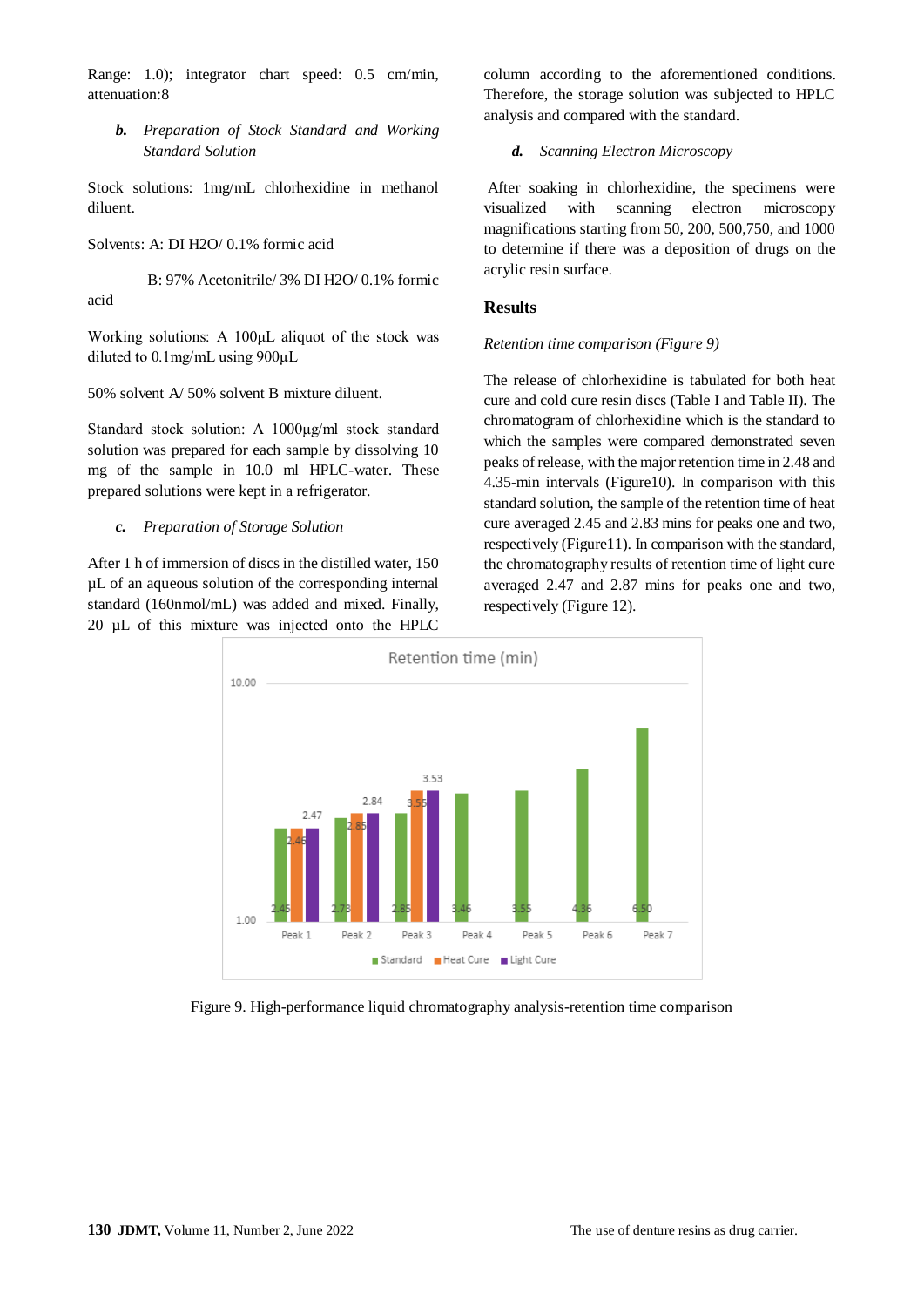

Figure 10. Chromatogram of Chlorhexidine standard solution



Figure 11. Chromatogram of samples from solutions in which heat cure resin was soaked



Figure 12. Chromatogram of samples from solutions in which light cure resin was soaked *Peak area comparison (Figure 13)*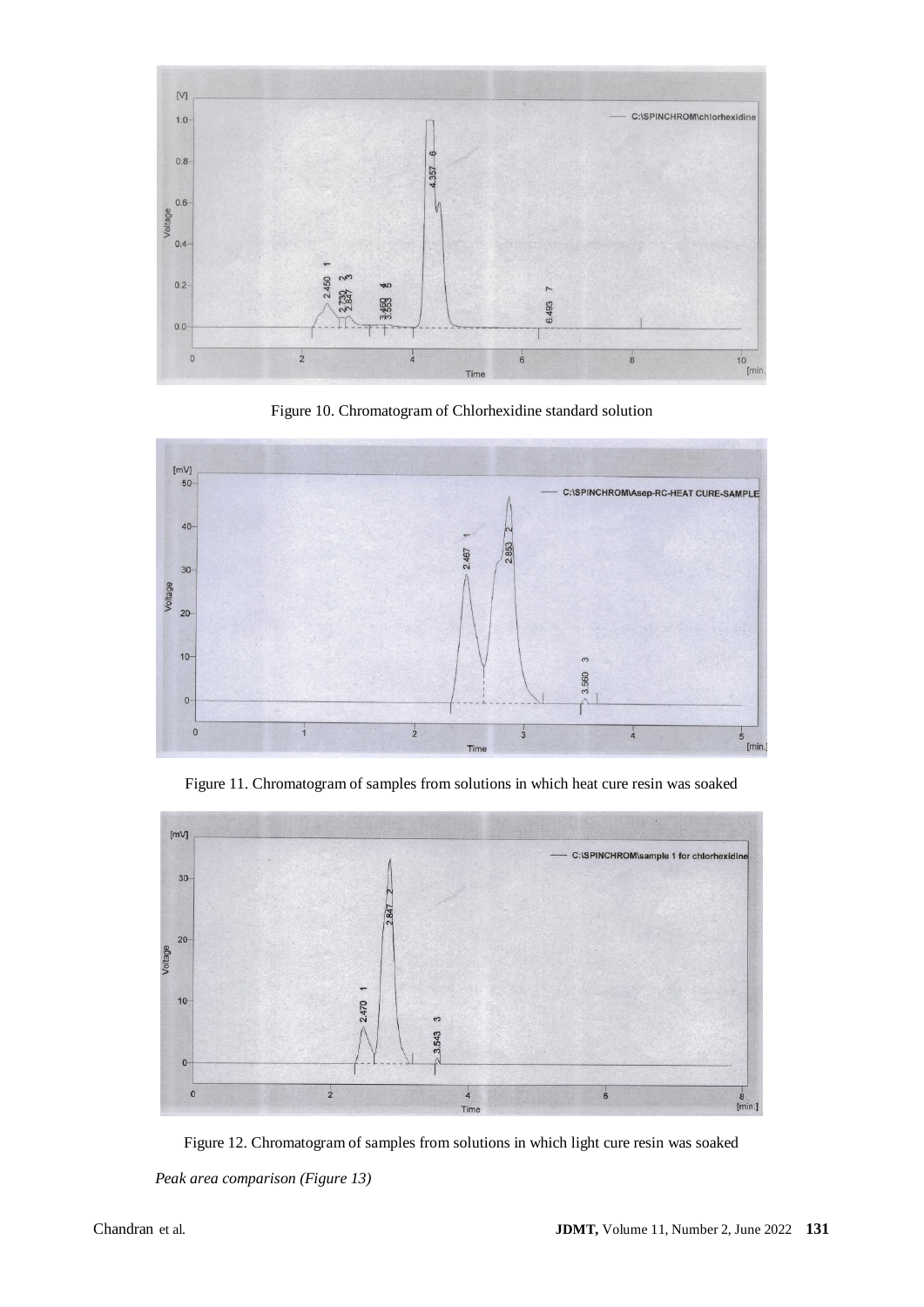The areas of the peak were compared for the retention time. The areas of release of chlorhexidine standard solution for the retention times of 2.45, 2.84, and 3.55 mins were 1963.39, 687.729, and 226.56 mV.s, respectively. In the case of heat cure discs, the area was 287.32 mV.s for the first peak (retention time 2.46 min), 606.89 mV.s for the second peak (retention time: 2.85 min), and 2.97 mV.s for the third peak (retention time: 3.56 min). The analysis revealed that the second peak area attained by the heat cure disc was comparable to the second peak of the standard solution; nonetheless, the third peak was well below the standard. In the case of light cure discs, the area was only 55.10 in 2.47 retention time, 390.88 in 2.84 retention time, and 2.51 in 3.53

retention time, which is very much lower than the one observed in standard solution.

## *Height comparison (Figure 14)*

The height obtained with the standard solution was 116.17 mV and 55.86 mV. The height of the first peak was 29.58 mV and that of the second peak was 47.60 mV for the heat cure discs, whereas the height of the first peak was 5.89 mV and that of the second peak was 33.29 mV for the light cure discs. The results indicated that the retention time and the area of the second peak of the heat cure disc were comparable to the standard. The comparison between heat and light cure discs indicated that heat cure resin attained better results.



Figure 13. High-performance liquid chromatography analysis–Peak Area comparison



Figure 14. High-performance liquid chromatography analysis – Height comparison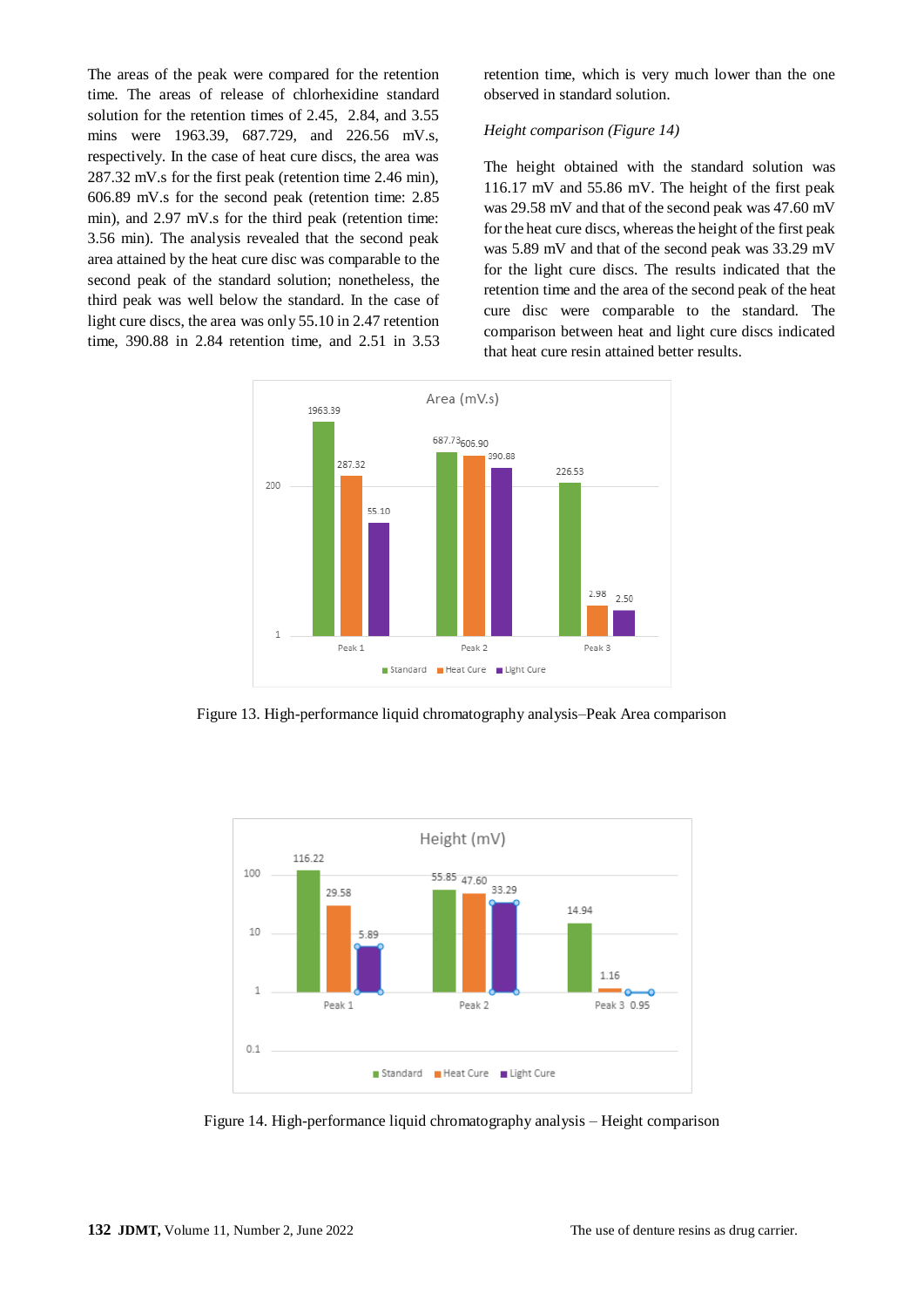|                  | Peak 1                  |                  |              | Peak 2                  |                 |              | Peak 3                  |              |              |
|------------------|-------------------------|------------------|--------------|-------------------------|-----------------|--------------|-------------------------|--------------|--------------|
| Sam<br>ple<br>No | Retention time<br>(min) | Area<br>mV.<br>S | Height<br>mV | Retention time<br>(min) | Area<br>$mV$ .s | Height<br>mV | Retention time<br>(min) | Area<br>mV.s | Height<br>mV |
| $\mathbf{1}$     | 2.46                    | 287.<br>30       | 29.60        | 2.85                    | 606.80          | 47.60        | 3.56                    | 2.98         | 1.15         |
| 2                | 2.47                    | 287.<br>40       | 29.80        | 2.83                    | 607.20          | 47.80        | 3.58                    | 3.04         | 1.10         |
| 3                | 2.45                    | 287.<br>28       | 29.50        | 2.86                    | 606.70          | 47.50        | 3.51                    | 2.96         | 1.18         |
| $\overline{4}$   | 2.47                    | 287.<br>34       | 29.40        | 2.84                    | 606.88          | 47.48        | 3.55                    | 3.00         | 1.18         |
| 5                | 2.46                    | 287.<br>26       | 29.60        | 2.85                    | 606.90          | 47.60        | 3.55                    | 2.90         | 1.20         |

**Table I.** Chromatogram result for heat cure samples

**Table II.** Chromatogram results for light cure samples

|                | Peak 1     |               |        | Peak 2     |         |        | Peak 3     |      |        |
|----------------|------------|---------------|--------|------------|---------|--------|------------|------|--------|
| Sample         | Retention  | Are           | Height | Retention  | Area    | Height | Retention  | Area | Height |
| No             | Time (min) | $\mathbf{a}$  | mV     | Time (min) | $mV$ .s | mV     | Time (min) | mV.s | mV     |
|                |            | $\rm mV$      |        |            |         |        |            |      |        |
|                |            | ${\bf .S}$    |        |            |         |        |            |      |        |
| $\mathbf{1}$   | 2.47       | 55.<br>08     | 5.88   | 2.84       | 390.48  | 33.36  | 3.54       | 2.51 | 0.95   |
| $\overline{2}$ | 2.48       | 55.<br>$00\,$ | 5.92   | 2.82       | 391.04  | 33.40  | 3.56       | 2.53 | 0.92   |
| 3              | 2.47       | 55.<br>28     | 5.84   | 2.80       | 391.28  | 33.16  | 3.52       | 2.48 | 0.98   |
| 4              | 2.46       | 54.<br>98     | 5.94   | 2.88       | 389.48  | 32.98  | 3.50       | 2.52 | 0.96   |
| 5              | 2.46       | 55.<br>14     | 5.88   | 2.84       | 392.14  | 33.56  | 3.54       | 2.48 | 0.94   |

# **Discussion**

Denture stomatitis and poor oral hygiene cause plaque accumulation and lead to a decrease in the pH level of the

oral cavity, producing an acidic environment which favors Candidal growth (10). Low levels of pH can facilitate the adhesion and proliferation of Candida yeast. A pH equal to 3 is optimal not only for the adhesion of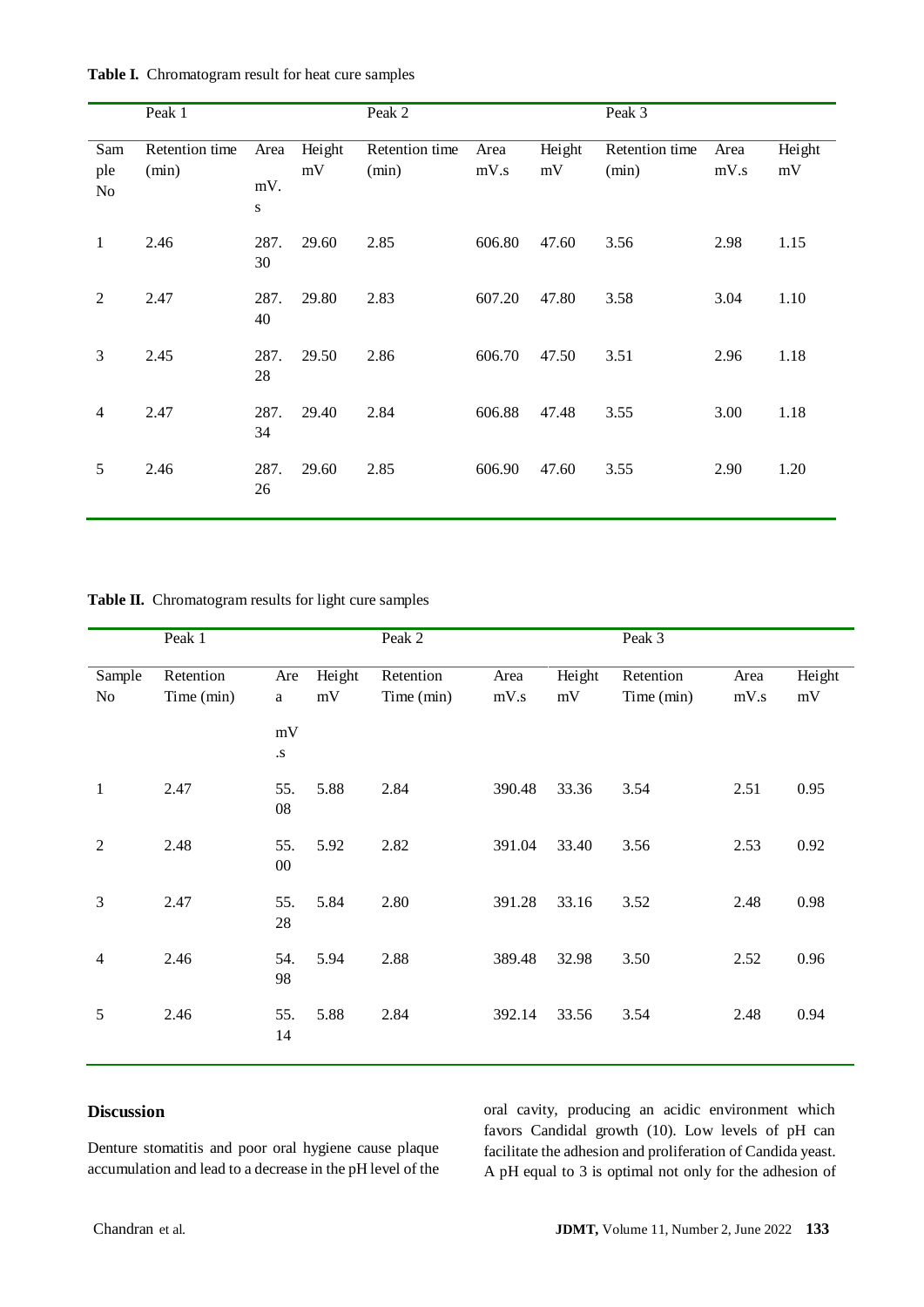yeasts but also for the enzymatic activity of the proteinases which, in conjunction with the lipases, are the most important factors contributing to the virulence of Candida due to their cytotoxic and cytolytic effects(11). In particular, this pathogen is capable of causing persistent and intractable infections in immunocompromised, diabetic, and differently-abled patients, as well as those with a local disturbance in their oral flora, such as individuals who have been subjected to long term antibiotic therapy.

The treatment of Candida albicans-associated denture stomatitis has been evolving from a simple emphasis on maintaining good oral hygiene to the use of an advanced system of slow drug delivery. Lal et al. investigated the use of Chlorhexidine gluconate in the form of Peridex, both as a mouth rinse and denture soaks, in the treatment of denture stomatitis. It was revealed that chlorhexidine eliminated Candida albicans on the acrylic resin denture surface and significantly reduced palatal inflammation. Nevertheless, several weeks after the termination of Peridex treatment, Candida albicans recolonized on the denture surface and palatal inflammation recurred (12).

Chlorhexidine is a cationic chlorophenyl bisbiguanide that binds to negatively charged surfaces. It has a broad spectrum of antimicrobial activity, including against Candida albicans (13). Chlorhexidine digluconate has a bimodal action on Candida since this compound ruptures the cell membrane of yeasts, demonstrating a fungicidal effect even in low concentrations (14). A notable feature of Chlorhexidine is that it adheres to salivary glycoproteins in plaque and is slowly released over time. Following a one-min rinse with Chlorhexidine,30% of the mouthwash was retained in the oral cavity for 24 h. As oppose to Nystatin, Chlorhexidine has a very stable chemical structure and is not inactivated by heat, light or acid.

Although these acrylic resins are a major habitat in which the microorganism can flourish well, they can leach out chemicals; consequently, various studies were conducted to use them as a drug delivery system. It has been established that methacrylate-based polymers absorb up to 30% water depending on the osmolarity of the external solution or the formulation of the particular polymer (15). It has been established that due to the porous nature of the acrylic surface, water goes into it by a slow diffusion process and tries to bring out the chemicals absorbed by the resin (16). Diffusion-based release of residual monomer occurs with the absorption of water into the spaces between the polymer chain (17).

There are various methods to detect the release of chemicals from the resin. The present study was performed using HPLC which has the additional advantage of being non-destructive and facilitates sample recovery. It was mandatory to obtain pure samples for standardization; therefore, the Asep RC solution was used since it contained only 2% Chlorhexidine without colouring agents. This study was undertaken to assess the absorption and release of chlorhexidine from acrylic resin discs immersed in chlorhexidine overnight, simulating the clinical conditions.

The release of Chlorhexidine was assessed employing HPLC by comparing the chromatography obtained for a standard against the samples. The data obtained from this analysis suggested that the height and area of the peak decrease with time and the number of peaks also reduces. It signifies that the release of Chlorhexidine is comparable to the standard in the second peak, suggesting its antifungal effect in accordance with the study conducted by Anibal, P.C. et al. Chlorhexidine exhibits extended activity following exposure in the oral environment and allows a wide spacing of doses.

The release of Chlorhexidine from the resin discs to distilled water indicated that these discs can be used as drug delivery systems. This finding is in agreement with previously reported studies that employed polymers for delivering Chlorhexidine. In the two discs used, the heat cure discs were demonstrated to have a comparably larger area and height for both peaks than the light cure discs, thereby providing better release of Chlorhexidine. Therefore, this may be of great help in the treatment of oral candidiasis. The minimum inhibitory concentration of Chlorhexidine required for achieving its antifungal property is 7.81 µg/ml. Mouthwashes contain a higher concentration of Chlorhexidine, thereby eradicating the fungus within only 60 sec of exposure (18). Moreover, the chlorhexidine mouthwashes also offer the benefit of effectively cleaning one's denture as well as treating oral candidiasis (19).

Scanning electron microscopy gives us the advantage of viewing the topographical, morphological, and composition information. The amorphous matrix of polymethylmethacrylate can be visualized from the resin discs before treatment. The irregularities observed on the surface in the post-treatment photographs can be attributed to either deposition of chlorhexidine or the distilled water in which they have been soaked (figure 15). Further studies are necessary to verify the nature of the deposition particles on the resin discs.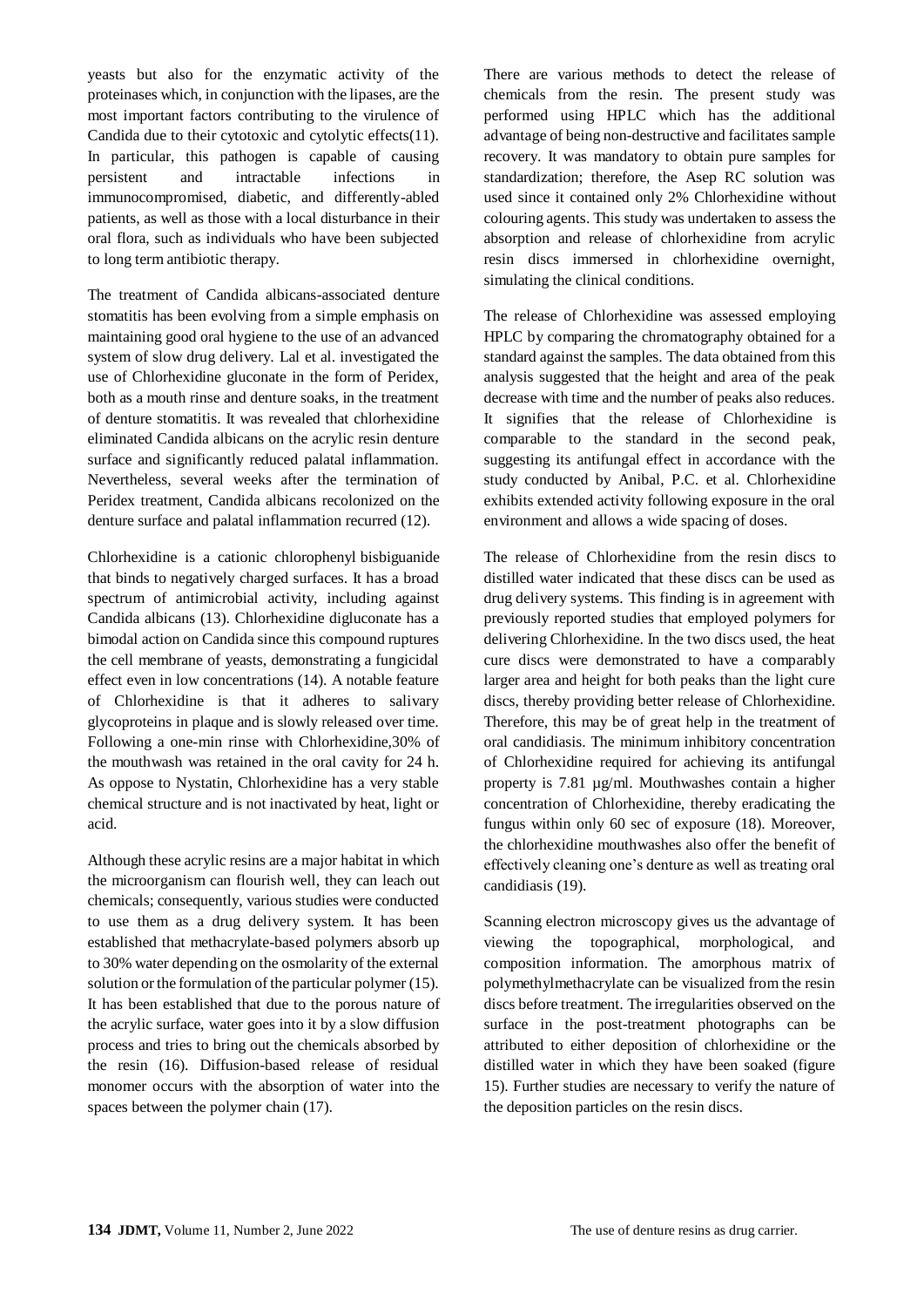| <b>SEM</b><br>magnification | Heat cure | Light cure |
|-----------------------------|-----------|------------|
| 50                          |           |            |
| 200                         |           |            |
| 500                         |           |            |
| 750                         |           |            |
| 1000                        |           |            |

Figure 15. Images of Scanning Electron Microscope

The technique was selected due to the as tedious steps were not required to weigh chlorhexidine powder and mix them with acrylic resin powder in proper proportions. The fear of chlorhexidine affecting polymerization was avoided by the addition of chlorhexidine in already cured discs (20). Immersing appliances and testing for efficacy mimic the real-life use

of mouthwashes (21). HPLC testing technique is simpler and faster. It is also specific, validated, and reliable and can be used for quality control.

However, the present study suffers from some limitations. Firstly, since this is an *in-vitro* study, the obtained results cannot be directly extrapolated to the *in-*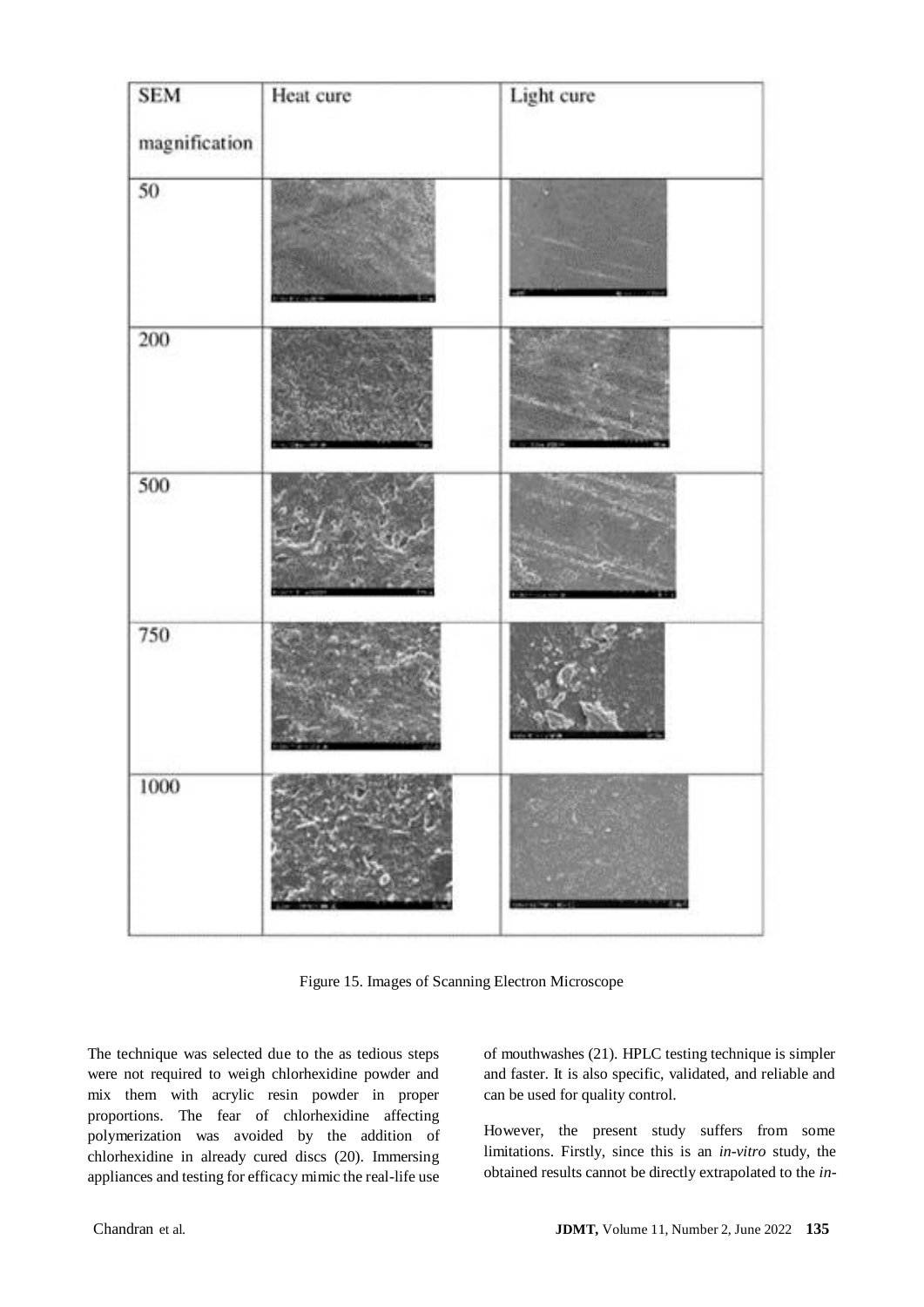*vivo* environment. Therefore, the subsequent step would be to implement the same idea in *in-vivo* tests; nonetheless, the collection of saliva samples from patients has always been perplexing and challenging. There have been always concerns over the collection of samples since it requires a lot of pre-planning as to which hour in the day these samples should be collected, whether they should be stimulated or unstimulated, and it needs a higher degree of compliance from participating subjects.

Various antimicrobial agents like nystatin, amphotericin, tea tree oil etc have been tested either by directly mixing with the resin or by soaking the resin in these agents. With development in nanoparticles chemistry use of them have become beneficial and ease in incorporation. Similar studies have been conducted by mixing acrylic resin with silver nanoparticles acting as an effective antimicrobial agent (22). These results are encouraging enough to proceed further and one day the prosthesis will be certainly used as a drug delivery system.

## **Conclusion**

In this study, it has been observed that chlorhexidine release in heat cure discs is less when compared to that in standard stock solution; nonetheless, it is good enough to reach the minimum inhibition concentration of chlorhexidine to be effective against candidiasis.

#### **Conflicts of Interest**

The authors declare that they have no conflict of interest regarding the publication of this study.

#### **Acknowledgments**

The author's deepest gratitude for the insights provided by Dr. Sharathchandra for guiding HPLC results.

#### **References**

- 1. Luciana Assirati Casemiro, Carlos Henrique Gomes, Martins Fernanda de carvalho, Panzeri de souza Heitor Panzeri : Antimicrobial and mechanical properties of acrylic resins with incorporated silver zinc zeolite. Gerodontol. 2008;25(3):187-194.
- 2. Carmen Salerno, Michelangelo Pascale, Maria Contaldo, Vincenzo Esposito, Maurizio Busciolano : Candida – Associated denture stomatitis : Med oral Patol Oral Cir Buccal. 2011; 16(2):e 139-143.
- 3. Ellepola A.N, Samaranayake L.P. Adjunctive use of chlorhexidine in oral candidoses;A review. Oral dis. 2001;7(1):11-17.
- 4. M Friedman, D Steinberg: Sustained-release delivery systems for treatment of dental diseases. Pharm Res.1990;7(4):313-317.
- 5. Soukaina Ryalat ,Rula Darwish ,Wala Amin. New form of administering chlorhexidinefor treatment of denture-induced stomatitis; Therapeutics and Clinical Risk Management. Ther Clin Risk Manag. 2011;7: 219–225.
- 6. Dm Quinn. The effectiveness invitro of miconazole and ketaconazole combined with tissue conditioners in inhibiting the growth of candida albicans. J.Oral Rehabil.1985;12(2):177-182.
- 7. Cucci A.L, Vergani C.E, Giampaolo et, Afonso M.C. Water sorption solubility and bond strength of two auto-polymerizing acrylic resins and one heat polymerizing acrylic resin. J Prosthet Dent. 1998;80(4):434-438.
- 8. Malacarne carvalho RM, Dde goes MF, Svizero N, Pashley DH, Ttay FR,et al. Water sorption/solubility of dental adhesive resin. Dent Mater J.2006;22:(10):973-980.
- 9. Wander jose da silva, Leticia machado goncalves, Fernanda foat, Luiz roberto pimentel trevizan, Altair antoninha del bel cury. PMMA absorption and releasing of nystatin and fluconazole. Arch Oral Res.2011;7(3):259-266.
- 10. Bikandi J, Quindos. Influence of environmental pH on the reactivity of candida albicans with salivary IgA. Assessment of antimicrobial treatment of denture stomatitis using an in vivo replica model system: therapeutic efficacy of an oral rinse. J Prosthet Dent. 1992;67(1):72-77.
- 11. Spencer Redding, Bakul Bhatt H, Ralph Rawlsgregg Siegelkevin Scott, Jose lopezribot.. Inhibition of candida albicans biofilm formation on denture material. Oral Surg, Oral Med, Oral Pathol, Oral Radiol Endod. 2009;107(5), 669-672.
- 12. Lal K, Santarpia R.P., Pollock J.J, Renner RP. Assessment of antimicrobial treatment of denture stomatitis using an in-vivo replica model system: therapeutic efficacy of an oral rinse. J Prosthet Dent. 1992;67(1):72-77.